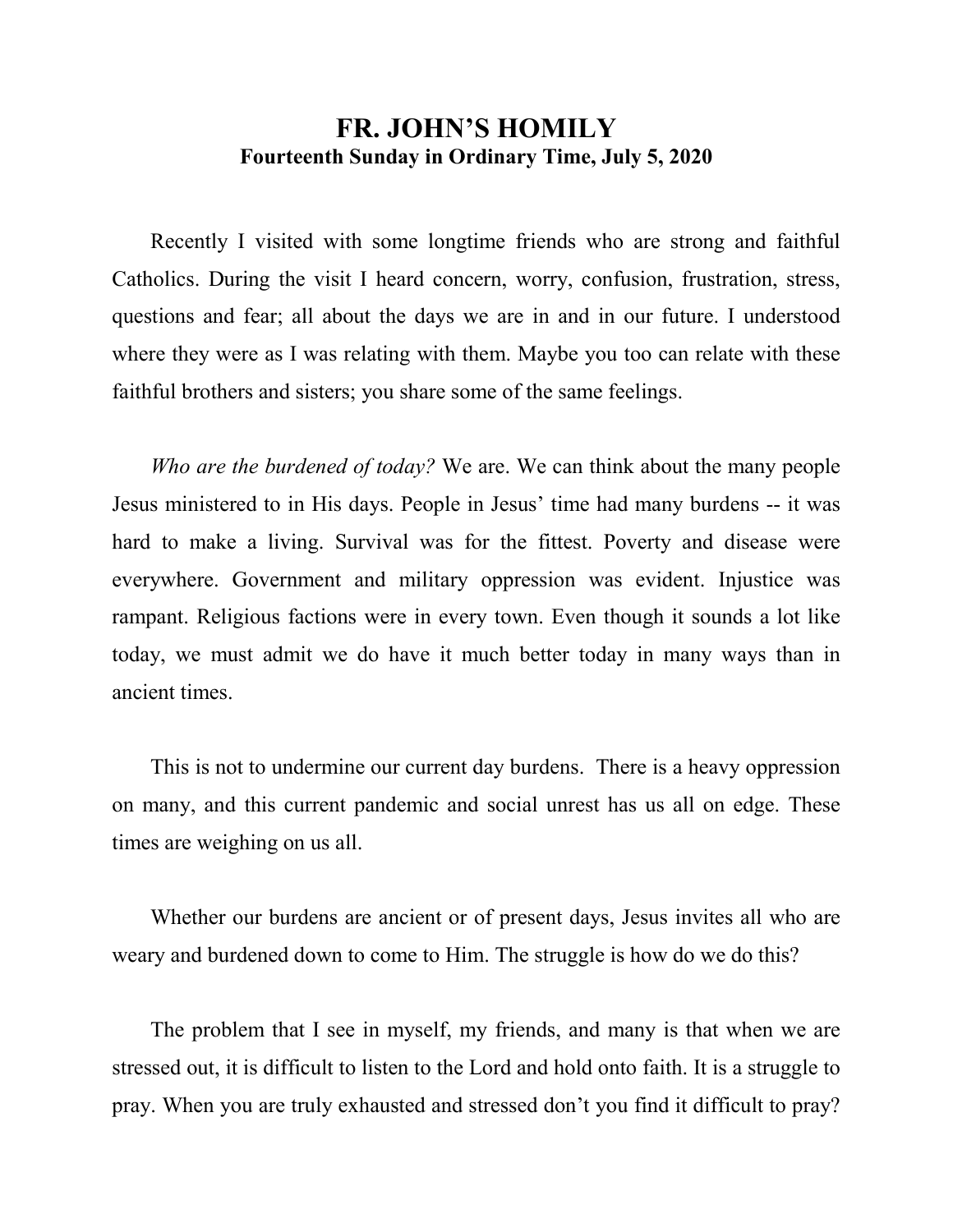The lifting up of heart and mind is hard when there seems to be a race going on within. This is when doubt becomes strong and worries are many.

 However, we know having something to believe in is essential and finding comfort in faith can be a good start. Faith says to us, hang in there because God is doing something we cannot see yet! If our faith make us quick to forgive with a willingness to show mercy, if our faith make us humble and we realize we need God more than ever, if our faith gives us hope, then we are on the way to accepting the invitation of God's words in the Scriptures today.

 Faith tells us that we should see ourselves as more than our work and troubles. It allows us to re-humanize ourselves and remember that we are more than the things that make us feel helpless and isolated. If you can truly believe that you are part of the Body of Christ and you belong to God, you have a share in salvation and redemption. Then we can embrace every new day with hope. Can we do this, embrace every day with hope?

 Allow our readings to give you hope when Zechariah, the prophet, gives hope to the remnant of God's faithful. The remnant of God is given words of rejoicing, hope, restorations, and reassurance in the promise of God. We need to remember that they are coming out of one of the darkest times in Israel's history and now hear that God is going to rebuild the Temple. He is going to restore Jerusalem. He is going to send a new king, a new King David. With the reading from the prophet Zechariah, which we read on Palm Sunday, God will come as our king, just Savior, meek and riding on a colt, the foal of an ass. This is a direct reference to Jesus' triumphant entrance into Jerusalem, days before he is crucified. Zechariah's prophecy came fulfilled some 500 years later.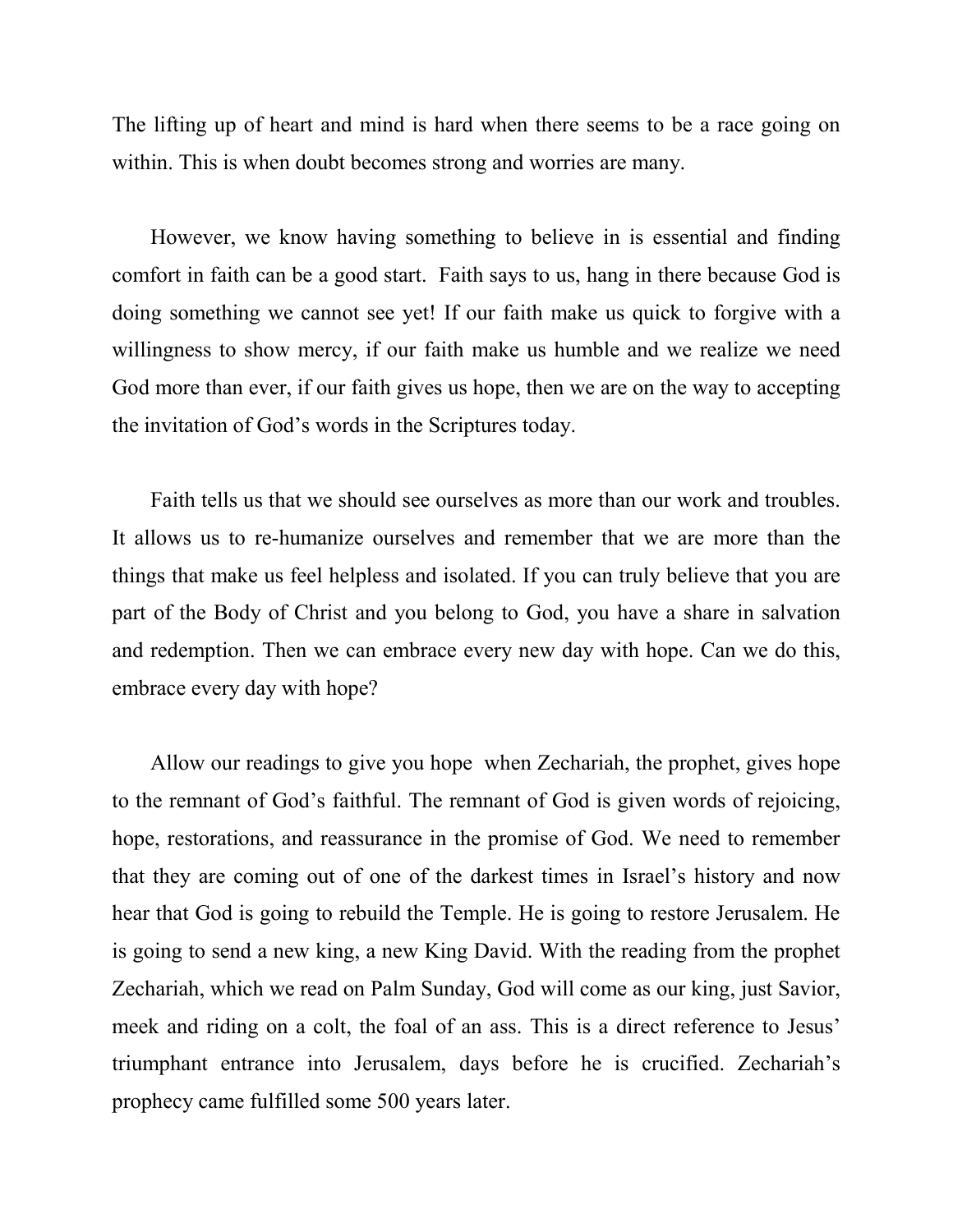Again, Israel has seen many leaders coming riding on horses, with swords and spears, but not many in power and authority and never one coming so humbly. The hope was given to them that this new King would banish their oppressors and oppression, and proclaim peace to the nations. His reign would cover the earth. I would think if I/you were a remnant of God in those days, you would find hope in Zechariah words.

 I am doing my best to focus on God, and His words, listen to our Shepherds, read more about the life of the saints and people I know of deep faith and prayer. I only want to hear the truth.

 So I turn to Jesus, and listen more attentively to the Gospel. Jesus gives us a glimpse into His heart. When He says in Matthew's gospel, "what you have hidden from the learned and clever you revealed to the little ones." The little ones are not only the children, but also the poor, those who are not important in society and in the community. Jesus asks that these "little ones" should always be the center of the concern of the communities because "The Father in Heaven does not will that one of these little ones should be lost" (Mt 18:14).

 The disciples want to know who is greater in the Kingdom. The simple fact of this question reveals that they have not understood anything or very little of the message of Jesus. Jesus and his community of believers must follow Jesus into a life of service, of pardon, of reconciliation and of charity and love without seeking one's own interest. Paul gives reference to this by following the spirit and not the flesh; this is the guidance for all Christians. Spirit gives life, life give us hope.